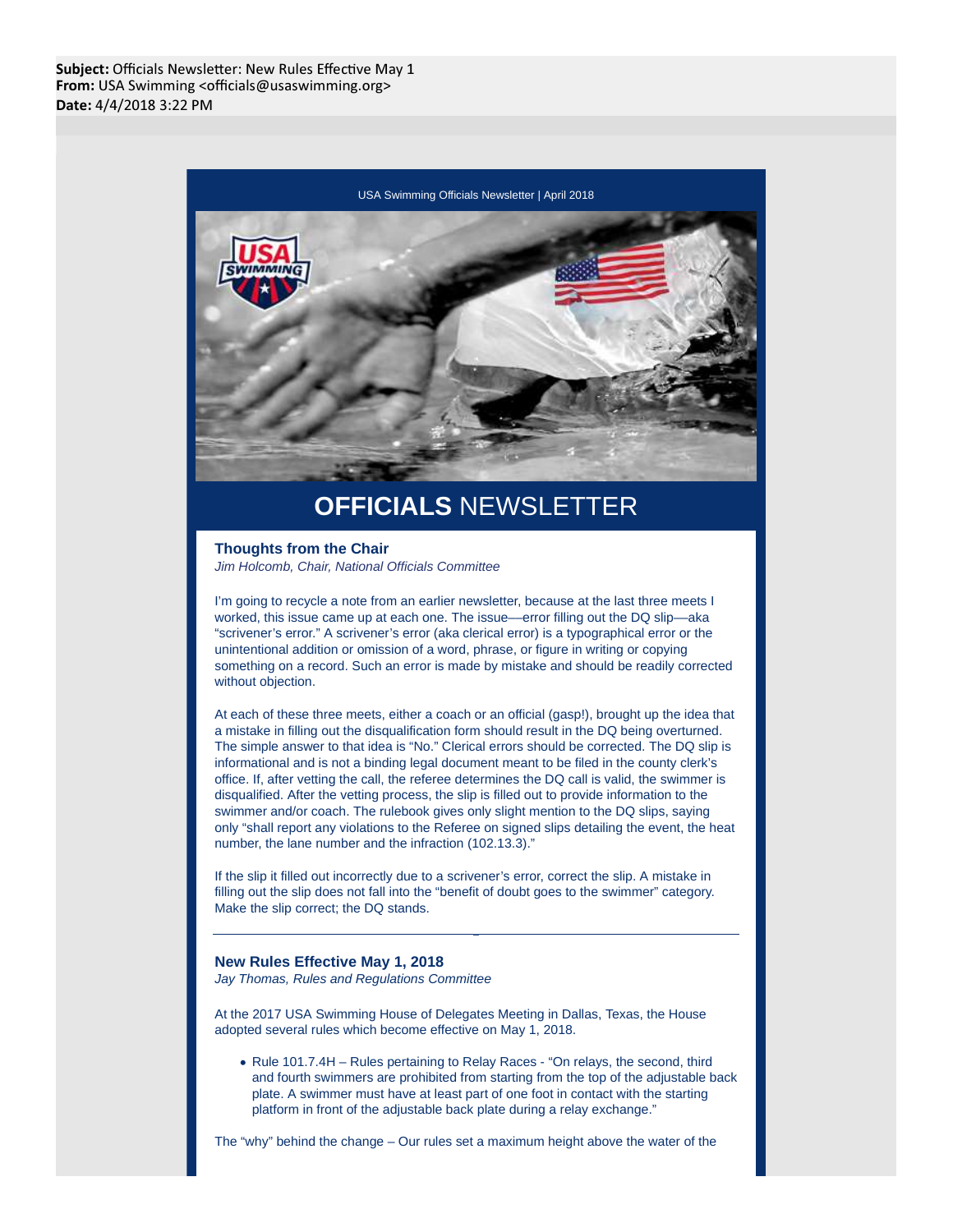front of the starting block. This distance is 2'5 ½" for Long Course pools and 2'6" for short course pools. Allowing the swimmer to depart from the top of the back plate effectively increases this distance far more than the permitted starting block slope.

The swimmer may have both feet on top of the back plate while preparing for the exchange provided that the last part of the foot to leave the block during the exchange departs from the actual block top in front of the adjustable back plate.

• Rule 103.14.3 – Starting Platforms - "The top surface of the starting platform shall be not less than 0.50 by 0.50 meters (1 foot 8 inches square) and shall slope not more than 10 degrees from the horizontal. It may have an adjustable setting back plate. The entire surface of the platform shall be faced with permanent non-slip material. Handgrips for the forward start may be installed on the sides of the starting platforms."

The "why" behind this change – Our rules set the specifications for backstroke starting grips in 103.14.4. The FINA Facility Rules also specify permitted (but not required) grips for forward starts located on the sides of the block top. There are some domestic facilities that are equipped with forward start grips on the block top. Since our rules were silent on these grips, there were occasions where backstroke swimmers used these grips for starts.

This rule change clarifies that the block top grips are for forward starts. Block top grips may not be used for backstroke starts.

• Rule 102.24.4.B(4) – Semi Automatic and Manual Timing – "If only one button or watch time is available, the time of that button or watch shall be the time for that timing system unless that time conflicts with other information. If such a conflict exists, the Administrative Official shall gather as much data as possible and determine the time." (Note: new language is shown for clarity.)

The "why" behind this change – this language was to provide clearer direction to Administrative Officials when determining official time where only one button or watch time (pad missing or invalid) is available. If the available backup time conflicts with available other information such as order of finish, the Administrative Official will use his/her training and depth of experience to determine the time for the swimmer.

As always, should questions arise regarding the application of a rules change – please contact your LSC Official's Committee Chair.

#### **Online Testing Down April 15-30**

As happens every year, the officials' online tests will be unavailable from April 15-30, 2018. These tests are being updated to allow for the May 1st rule changes and to align with the 2018 Rulebook. Tests will be back online on May 1.

If any test-takers have not completed their tests by April 14th, the **UNCOMPLETED** tests will be deleted on April 15th and they will have to be taken over from the beginning on May 1st. **COMPLETED** tests will not be deleted.

Test-takers can see all their online tests (completed and incomplete) by logging in to their account, navigating to the online testing page and then clicking on "start an online test". From there, they will see a screen with all prior tests listed.

Note this affects officiating tests only, not athlete protection training.

### **APPLY TO WORK FUTURES MEETS**

National championship meet officiating applications are posted on the website 6 months prior to the meet and close no earlier than 4 months prior to the meet. If, at the four month mark, there are not enough applications received to properly staff the meet, then the application will remain open until enough applications are received.